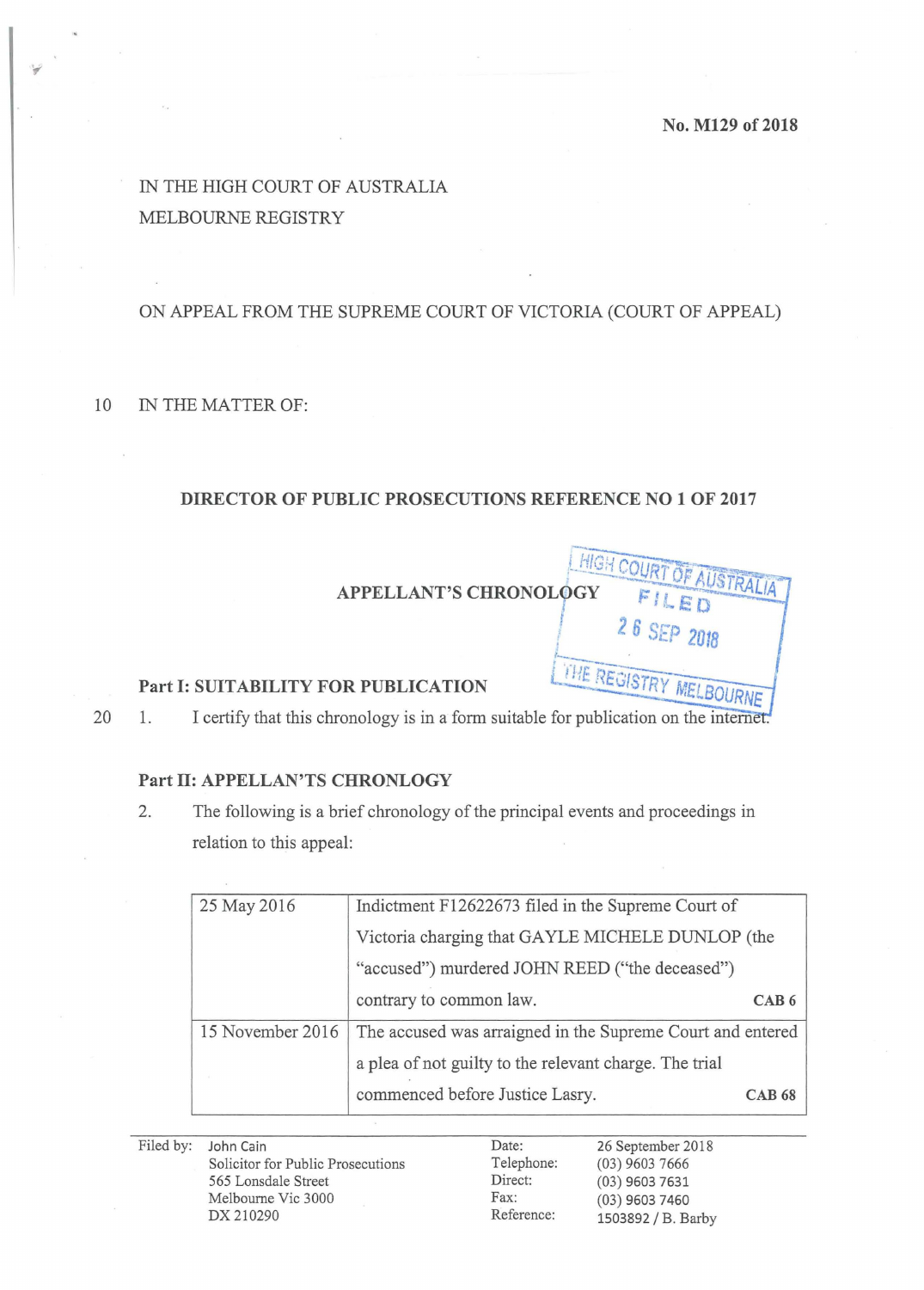| 22 November 2016 | After calling a number of witnesses, the Prosecutor closed               |  |  |
|------------------|--------------------------------------------------------------------------|--|--|
|                  | the case for the Crown.                                                  |  |  |
|                  | Discussion took place regarding a <i>Prasad</i> direction and a          |  |  |
|                  | ruling was sought by Counsel for the accused.<br>CAB 11 - 17             |  |  |
|                  | The Learned Trial Judge delivered a ruling in relation to the            |  |  |
| 23 November 2018 | <i>Prasad</i> direction. His Honour ruled that the jury would be         |  |  |
|                  | directed as requested by Counsel for the accused. CAB 19 - 22            |  |  |
|                  | The jury were informed that they had 3 choices:                          |  |  |
|                  | (1) The right to deliver verdicts of "not guilty" to murder              |  |  |
|                  | and manslaughter; or                                                     |  |  |
|                  | (2) The right to deliver a verdict of "not guilty' to                    |  |  |
|                  | murder and an indication they wished to hear more                        |  |  |
|                  | evidence in respect of the charge of manslaughter; or                    |  |  |
|                  | (3) They could indicate that they wished to hear more                    |  |  |
|                  | evidence in respect of both charges.<br>$CAB 24 - 25$                    |  |  |
|                  |                                                                          |  |  |
|                  | The jury retired to consider its decision $(11.21am)$ .<br><b>CAB 48</b> |  |  |
|                  |                                                                          |  |  |
|                  | The jury were brought back (11.24am). A ballot was                       |  |  |
|                  | conducted and a jury of 12 was selected. The jury retired to             |  |  |
|                  | consider its decision (11.28am).<br>CAB 51 - 52                          |  |  |
|                  |                                                                          |  |  |
|                  | The jury returned that afternoon and advised the Learned                 |  |  |
|                  | Trial Judge that they would like to hear more evidence in                |  |  |
|                  | respect of both charges (12.27pm). The $13th$ juror rejoined             |  |  |
|                  | the jury.<br><b>CAB 54</b>                                               |  |  |
|                  |                                                                          |  |  |
|                  | The trial continued with the accused calling and giving                  |  |  |
|                  | sworn evidence.                                                          |  |  |
|                  |                                                                          |  |  |
|                  |                                                                          |  |  |
|                  |                                                                          |  |  |
|                  |                                                                          |  |  |

l.

 $\overline{a}$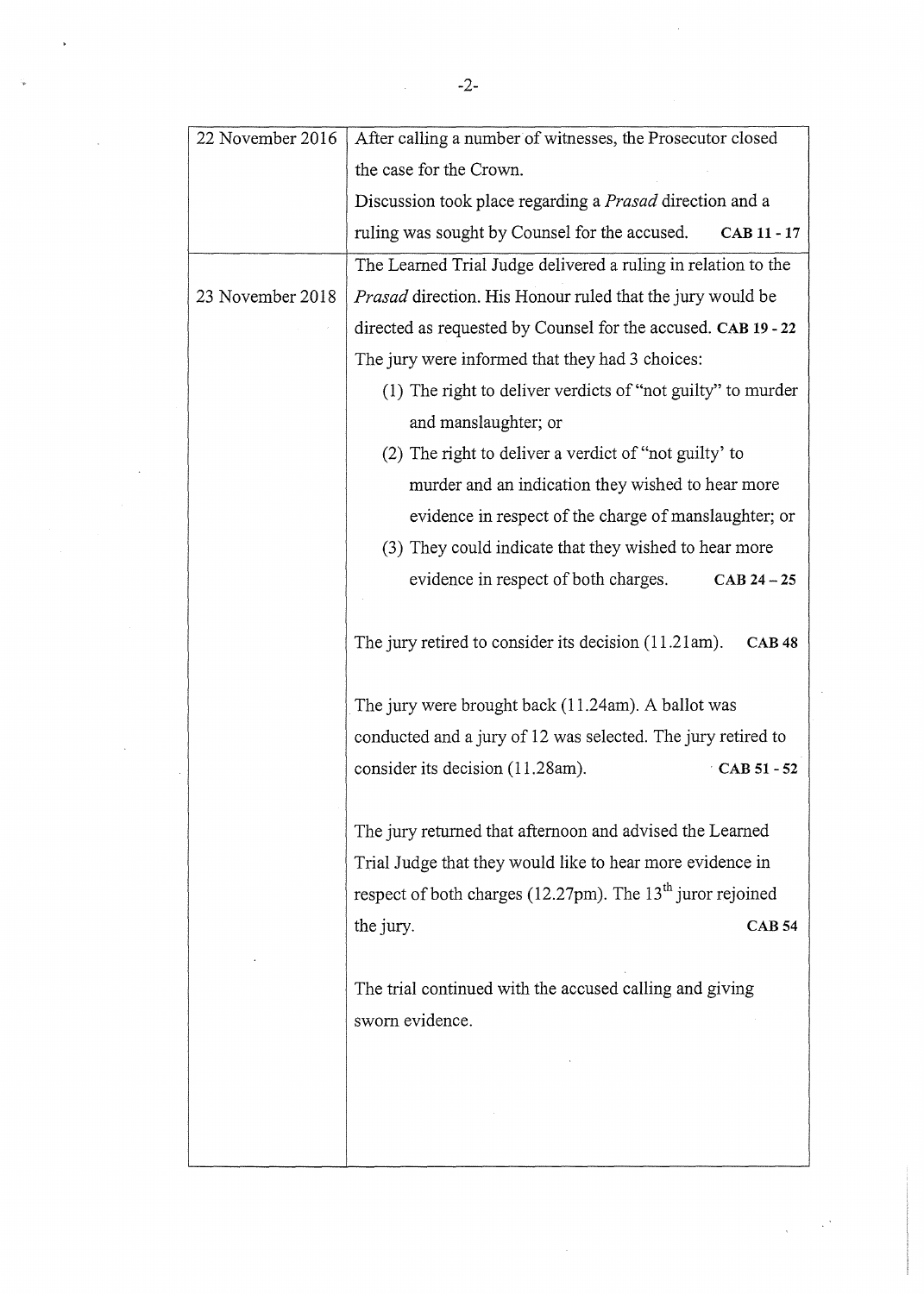| 24 November 2016 | Counsel closed the case for the accused.<br><b>CAB 63</b>     |  |  |
|------------------|---------------------------------------------------------------|--|--|
|                  |                                                               |  |  |
|                  | Immediately after the close of the Defence case (and prior to |  |  |
|                  | closing addresses), the Learned Trial Judge reminded the      |  |  |
|                  | jury of the continuing operation of the Prasad direction and  |  |  |
|                  | provided them with an opportunity to revisit their earlier    |  |  |
|                  | decision. A jury of 12 was selected by ballot. The jury       |  |  |
|                  | retired to consider its decision (4.25pm).<br>$CAB 63 - 64$   |  |  |
|                  |                                                               |  |  |
|                  | The jury returned a verdict of not guilty to the indictment   |  |  |
|                  | $(4.48 \text{pm}).$<br><b>CAB 66</b>                          |  |  |
| 23 February 2017 | The Director of Public Prosecutions referred a point of law   |  |  |
|                  | to the Court of Appeal under s. 308 of the Criminal           |  |  |
|                  | Procedure Act 2009 (Director of Public Prosecutions           |  |  |
|                  | Reference No 1 of 2017).<br>CAB 68 - 74                       |  |  |
| 26 October 2017  | Director of Public Prosecutions Reference No 1 of 2017        |  |  |
|                  | listed for hearing before Maxwell P, Weinberg and Beach       |  |  |
|                  | JJA in the Court of Appeal. Judgment reserved.                |  |  |
| 23 March 2017    | Judgment delivered - Director of Public Prosecutions No 1     |  |  |
|                  | of 2017 [2018] VSCA 69.                                       |  |  |
|                  | The point of law raised for the consideration of the Court    |  |  |
|                  | pursuant to s. 308 of the Criminal Procedure Act 2009 was     |  |  |
|                  | answered as follows: The giving of what is commonly           |  |  |
|                  | referred as a Prasad direction, in appropriate circumstances, |  |  |
|                  | is not contrary to law.                                       |  |  |
|                  | CAB 76 - 161                                                  |  |  |
| 19 April 2018    | Application for special leave to appeal with annexures filed. |  |  |
| 15 August 2018   | Application for leave to appeal granted.<br><b>CAB 163</b>    |  |  |
|                  |                                                               |  |  |
|                  |                                                               |  |  |
|                  |                                                               |  |  |
|                  |                                                               |  |  |
|                  |                                                               |  |  |

 $\ddot{\phantom{a}}$